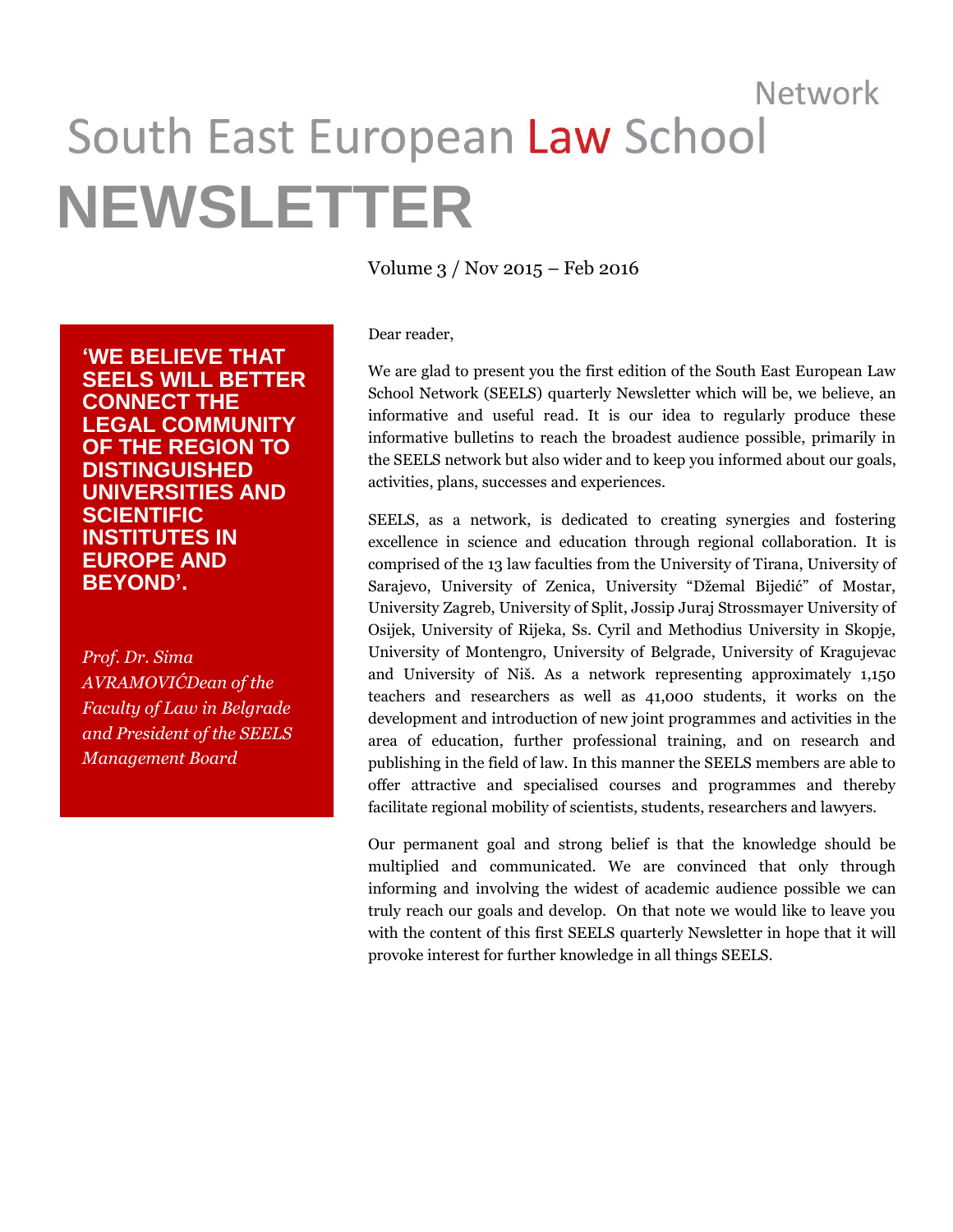## **SEE EU CLUSTER OF EXCELLENCE IN EUROPEAN AND INTERNATIONAL LAW**



**CLUSTER OF EXCELLENCE IN EUROPEAN AND INTERNATIONAL LAW** 

The SEE | EU Cluster of Excellence is a 4 year project which is jointly implemented by SEELS Network and Europa-Institut of Saarland University in Germany and has been officially launched last year. The project includes various activities which will be conducted in the upcoming period and is financially supported by the German Academic Exchange Service (DAAD). 2015 was a significant year for the project as it has proven to be a rather dynamic structure which motivated and involved the network. The official start of the project was marked with the kick off conference in Saarbrucken in November 2015. What followed were the activities that were marked with increased mobility among the project partners.

#### **Curricula Workshop**

While preparing the project application, our findings demonstrated that the different approaches in teaching the EU and International law in the region create some problems and make the standardization of the curricula essential for further collaboration and progress. In that sense the series of activities will be undertaken in the upcoming period with a common aim of creating joint curricula for EU and International law. The first step was a mapping of the overall situation within the network, identifying the status quo and reviewing the capacities and the needs of the all involved parties. Thus the first in the series of curricula workshop was held during of the SEELS Management Board meeting, December 2015. The participation of all members of the network and Europa-Institut, helped to better grasp the overall situation within the network when the EU and International Law curricula is concerned. It became evident that there is diversity between the project partners which certainly can be addressed. As another result from the workshop, the clear mapping of the capacities and the needs of the partners/network were made and preliminary strategies were discussed.

#### **E-Learning Workshop**

E-Learning modules are to be developed jointly within the project in the upcoming period enabling thus all of the participants in the project to teach and learn independent of time and place. The workshops will be focused on EU and International law and made available for all project partners and interested parties. In mid-December 2015 the first workshop on E-Learning was held in Saarbrucken, engaging major part of the project partner representatives to discuss the potentials of such modules for teaching and learning. This particular workshop had as a goal to introduce the subject matter of E-Learning and to inform the panel on the modules of using the authoring as well as to introduce them to the content-management software and data bases which would plant the bases for the upcoming strategic meeting for E-Learning.

#### **Study trip to Belgrade – academic visit from Europa-Institut**

A series of study visits are planned to be implemented within the SEE EU Cluster of Excellence in EU and International Law project. One of the activities provides for research stays of the students and professors of the SEELS network in Europa-Institut while the other enables groups of scholars from the Europa-Institut to visit the SEE region and attend series of special tailor made lectures that introduce them in depth with the SEE region, bringing in such manner the two regions closer together, and making their collaboration more efficient and successful. The first visit of such kind happened at the end of the year 2015 when a group of young scholars form Europa-Institut paid a visit to Faculty of Law in Belgrade. This was a first in a series of such visits that are planned for the upcoming period, and had proven to be a real success as was stressed by the guests and the hosts alike.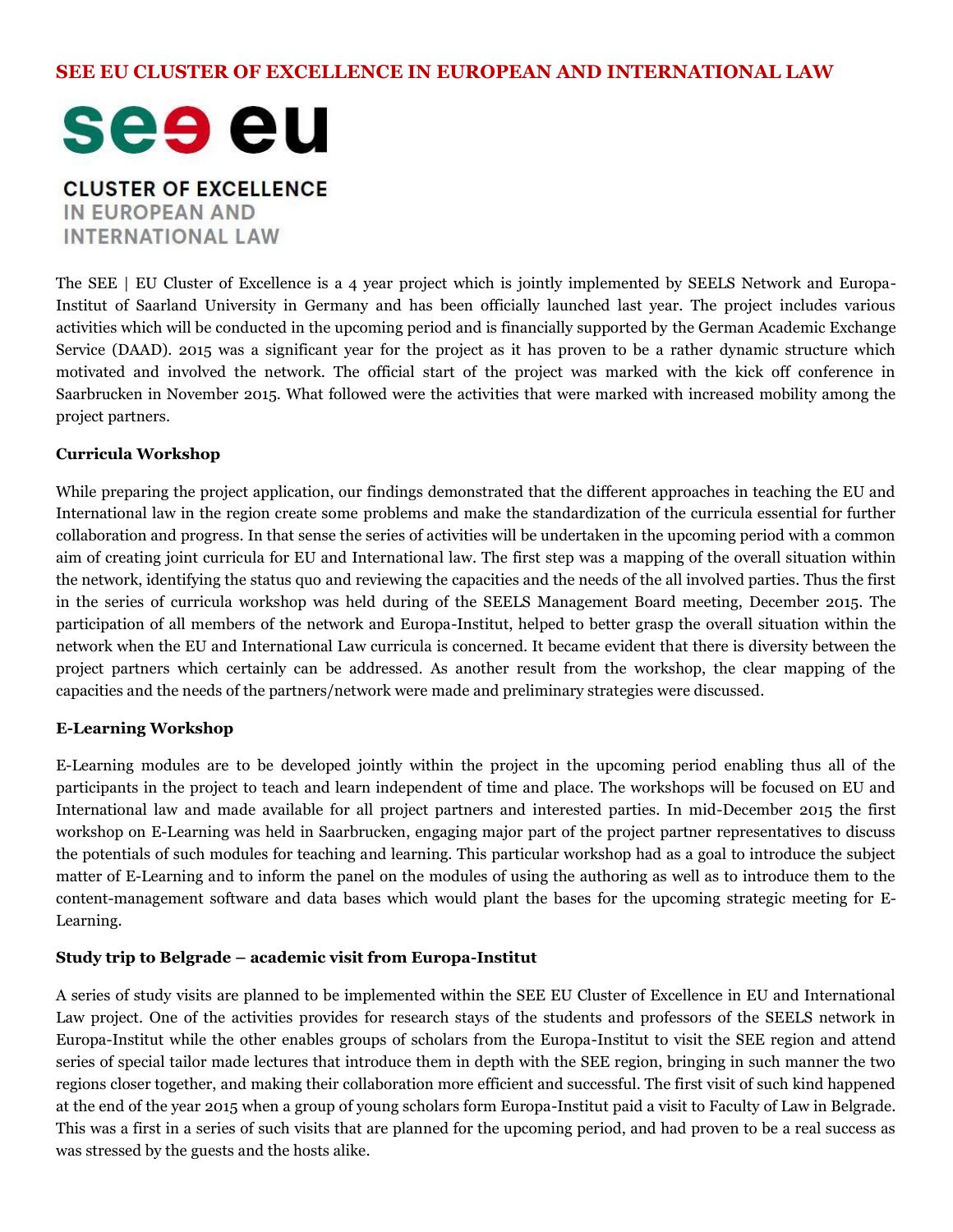



#### **Research Stays of SEELS representatives in Europa-Institut**

The research stays for Ph.D. students and professors from the SEELS network are one of the components of the project that were first put in motion and proven to be among the most popular ones. These activities offer a month research stays for Ph.D. students and 2 weeks stays for the professors at the Europa-Institut which offers its vast library and data base accesses to our members in the upcoming period. The activity had an aim not only to enable the academics to conduct research at the partner universities, but also to contribute to the exchange of high profile, experienced lecturers between the respective partner institutions. If we judge from the initial interest it has proven to be a real success, and the expectations were fully met. In the past period professors from the Faculty of Law in Albania, and Ph.D. candidates form faculties of law in Skopje, Zenica and Zagreb had completed their stays. In the upcoming period we expect lecturers and Ph.D. students to visit Europa Institut, in accordance with afore defined schedule.

# **'STRENGTHENING EU LEGAL STUDIES IN SOUTH EAST EUROPE'**

The beginning of 2016 was also marked by the preparation of the proposal 'Strengthening EU Legal Studies in South East Europe' under the Jean Monnet actions of the European Commission. The development of the application documents involving all member faculties of SEELS was a great learning experience in EU funding and cross-regional academic cooperation in a dynamic multi stakeholder environment. Generally, the project aims to advance and promote the exchange of knowledge and views on the development of the legal systems in South Eastern Europe in accordance with EU law. The proposed activities which are planned to be realized with a tentative budget of EUR 68.000 will reinforce the structures for the development and promotion of the SEE Law Journal which is a biannually published scientific magazine of SEELS. In the framework of the proposal it is foreseen to organise a series of "EU Law Days" at all 13 member faculties with the involvement of EU representatives, legal practitioners and civil society actors. For the time being, the SEE Law Journal is the only scientific English language journal in the region which is dedicated to EU legal affairs. It publishes high-quality, double peer-reviewed scientific papers that have a multidisciplinary approach and are focusing on relevant questions of regional, European and international integration of the Western Balkan states, issues of legal reform and approximation with the acquis communitaire, best practices in legal reform and the approximation of the national legislations in SEE with EU law. The outcome of the selection process is expected to be announced in July 2016.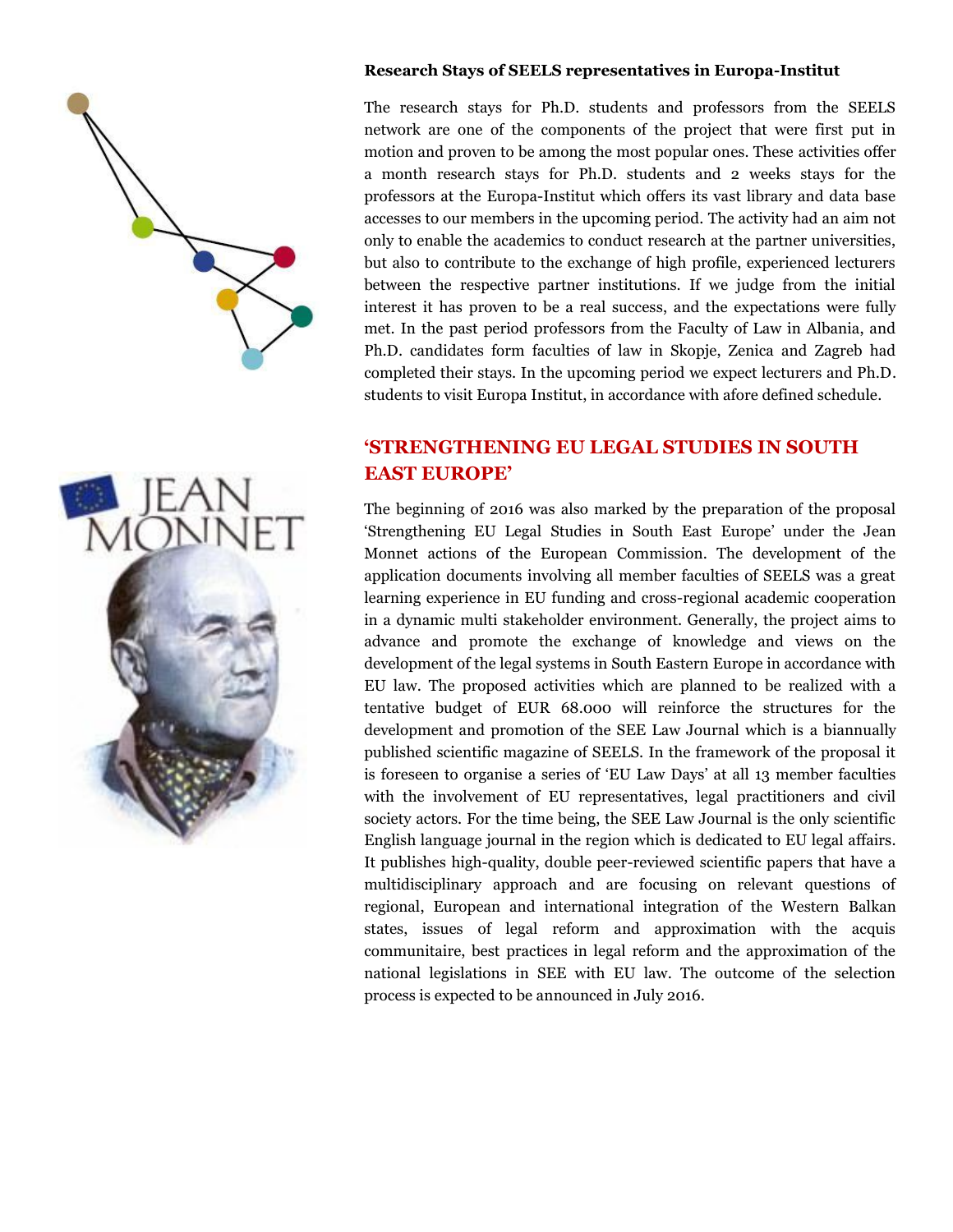SEELS



Deutscher Akademischer Austausch Dienst **German Academic Exchange Service** 

# **'ESTABLISHMENT OF A REGIONAL SYSTEM FOR REGIONAL MONITORING OF THE SEE COURTS' CAPACITY FOR EU LAW APPLICATION'**

In mid-January 2015 SEELS submitted the proposal entitled "Establishment of a Regional System for Regional Monitoring of the SEE Courts" Capacity for EU Law Application" to Deutsche Gesellschaft für Internationale Zusammenarbeit (GIZ). The proposal was developed by the Centre's staff under the academic supervision of Prof. Dr. Sašo Georgievski (Iustinianus Primus Faculty of Law, Ss. Cyril and Methodius University in Skopje). With a tentative budget of EUR 225.600 the project proposes the establishment of a regional system for regular monitoring of the SEE courts" capacity for European law and international law application, applicable both pre- and post- EU accession, and for the enhancement of the SEE judges' education regarding European law application currently offered at the national judicial training institutions. It builds upon a previous project on "European Union Law Application by the National Courts of the EU Membership Aspirant Countries from Southeast Europe" of 2013, supported by GIZ and performed by faculties of law from six SEE countries – members of the SEELS network. The concept note is currently being evaluated by the donor organization.

# **GRADUATES4ACADEMIA – SUMMER SCHOOL ON MIGRATION LAW**

The SEELS network and Europa-Institut have a well-established collaboration. This can be now additionally seen in the production of this 4 in a row project application focusing on summer colloquium for Ph.D. students, which was prepared upon the completion of the "EU Opens Markets" summer school project. The application was submitted to the German Academic Exchange Service - DAAD in the second half of 2015 and in January 2016 we were officially informed that the project has been awarded for implementation. However, we were also informed that the approved budget is almost half of what was envisaged in the original project proposal. The new budget asked for restructuring of the project activities and their adaptation to the newly created conditions, and for this purpose representatives of Europa-Institut visited the Centre for SEELS in early March for further coordination. Following the meeting a new structure of the project was created that to the extent possible preserved the signature activities in the project. Thus the planned summer colloquium for Ph.D. students and workshops for the master students were fused into one. In September 2016 a summer school will be organized focusing on the Migration Law, with the participation of master students and lecturers from SEELS network and Europa-Institut. In the programme of the summer school both theoretical and practical aspects will be included, and aside from the lectures the participants will have a chance through direct meetings with the NGO and international organization representatives that work on the migration in the region to exchange information and obtain further knowledge on the issues relevant to the summer school. The summer school will be held in Ohrid, Macedonia from 09 till 17 of September.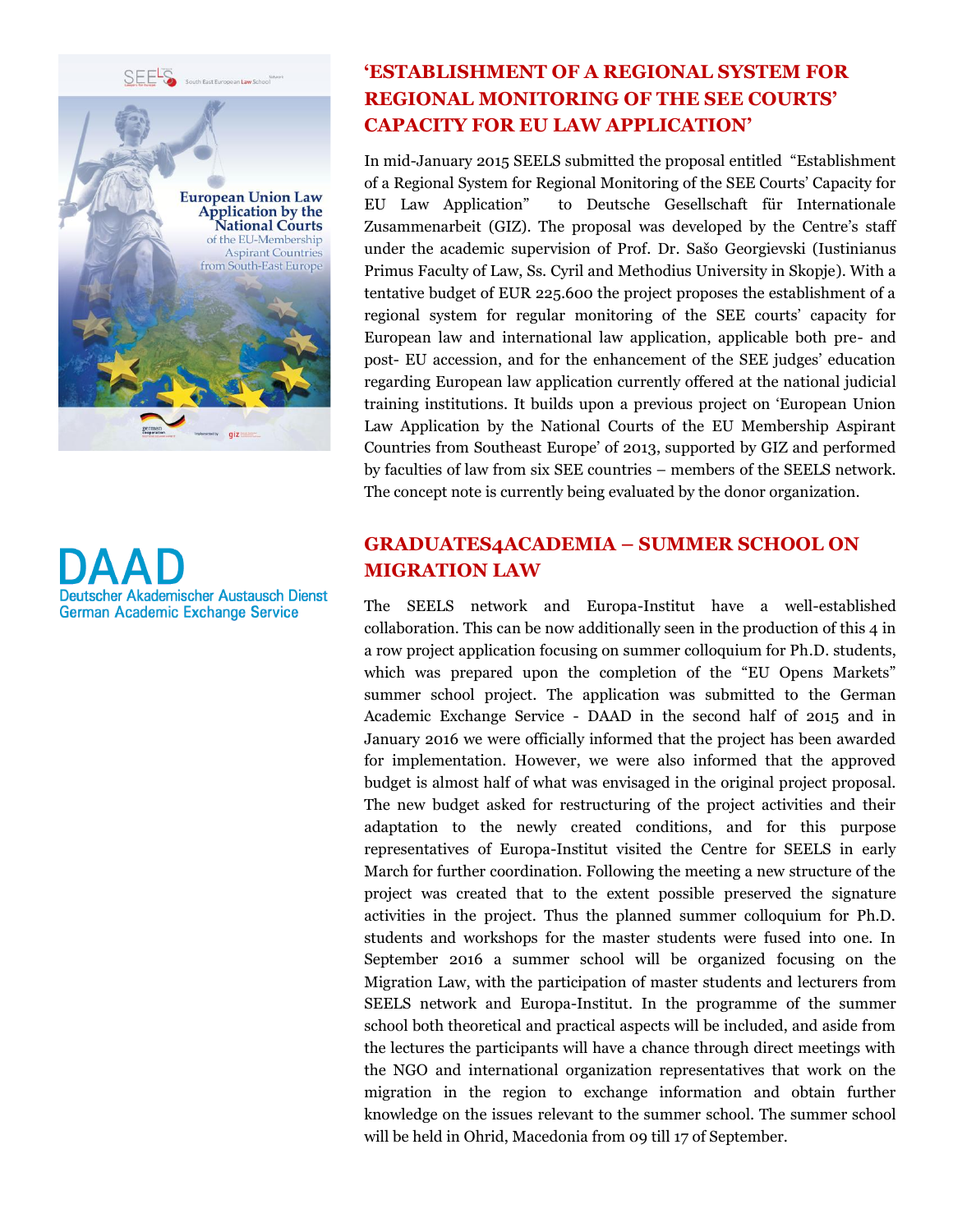

## **SEE LAW JOURNAL – THIRD EDITION AND APPOINTMENT OF NEW EDITORIAL BOARD**

The South East European Law Journal (SEE Law Journal) is a scientific English language journal of SEELS. The SEE Law Journal publishes highquality original, double peer-reviewed scientific, review and professional articles focusing on relevant questions of regional, European and international integration of SEE countries, issues of legal reform and approximation with the *acquis communitaire*, best practices in legal reform and unification of the legislation in the region of South East Europe and the EU.

By now two publications of SEE Law Journal were produced by SEELS with the financial support of Deutsche Gesellschaft für Internationale Zusammenarbeit (GIZ) Open Regional Fund for South East Europe – Legal GIZ Legal Reform office in Skopje. These editions were both published in paper and in e-format, and are available for free download on the SEELS website [www.seelawschool.org.](http://www.seelawschool.org/) In the past period the Centre for SEELS and the Editorial Board of the SEE Law Journal have explored the ways to improve its format, editorial policy and speed up the somewhat lengthy procedure of its production. Thus a decision of publishing the journal solely in e-format was made, and a new editorial board was elected. In addition the new call for papers was published on 15 of March 2016, announcing the production of the third SEE Law Journal.



### **EMPLOYMENT OF PROGRAM ASSISTANT**

With the awarding of 2 new projects, increased fund raising work, preparation of the several substantively complex applications, preparation, coordination and issuing of the next edition of SEE Law Journal and regular coordinative and administrative work in the Centre for SEELS, it became more than evident that there is a place for engagement of new employee. Therefore, the Management Board on its 19th Meeting in December 2015 decided that the Centre for SEELS may employ a Program Assistant, which will act as a support of the Centre's team, so to successfully comply with the increased scope of work which is expected in 2016. The position of the Program Assistant is to help with the overall administrative work of the Centre, coordinate the publication of SEE Law journal, communicate and coordinate with offices who are also collaborating with the Centre on the administrative or organizational issues, and offer support and assistance in writing of project proposals and applications, as well in the implementation of the existing projects.

The Centre announced the job opening with a public Call for Applications in January 2016. Due to the large number of applications received by the 1<sup>st</sup> of February 2016, all the candidates received an additional assessment task on the 3<sup>rd</sup> of February 2016 with a deadline until the 5<sup>th</sup> of February 2016. All of the candidates that completed the task successfully were invited on an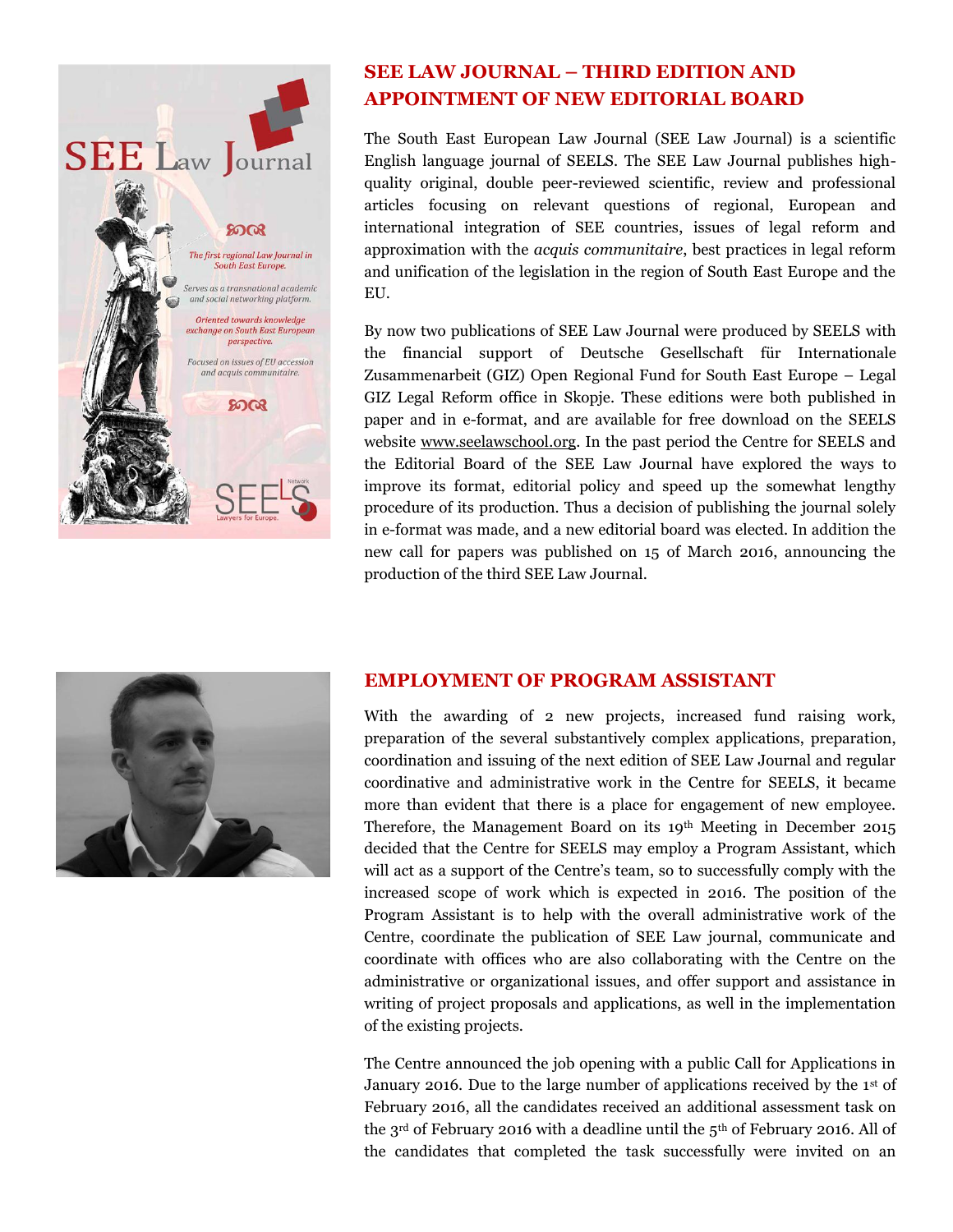interview, held on the 17th of February 2016. After the overall selection process was completed Mr. Konstantin Bitrakov was selected to be the new Program Assistant. He undertook the new position from the 1st of March 2016.

## **VISITS OF REPRESENTATIVES OF THE SEELS NETWORK TO THE CENTRE FOR SEELS**

Centre for SEELS has welcomed two representatives from the SEELS network late in 2015 (November and December). The newly appointed Vice dean of Faculty of Law in Zagreb, Prof. Dr. Davor Derencinović and newly appointed member of the Management Board of SEELS from the Faculty of Law, University of Montenegro Prof. Dr. Ivana Jelić. The meetings were informative and productive, with participation of the whole Centre for SEELS team. They were a good opportunity to inform on the current and planned activities within the network, to discuss the strategies for development and to exchange valuable experiences. The Centre remains open for such visits in future as they have proven to be very fruitful experiences.

### **LEGAL PROTECTION AGAINST DISCRIMINATION IN SEE PROJECT**



Together with the Ludwig Boltzmann Institute in Vienna, SEELS is one of the key partners in the regional research project "Legal Protection against discrimination in South East Europe", funded by the German Ministry of Economic Cooperation and Development and implemented by GIZ"s Open Regional Fund – Legal Reform.

Officially launched with the kick-off meetingheld in Skopje on the 21st of October 2015, this project has an objective to improve the methodological capacities of the relevant stakeholders to act against discrimination in SEE region. As an output of the project two main results are expected. Firstly, the state authorities dealing with anti-discrimination should be enabled to improve the enforcement of the protection against discrimination in their institutions, and secondly, the educational institutions and law faculties should improve the quality of education on anti-discrimination anchored in legal training.

Three core activities have been planned as an integral part of this project: conduction of national researches by team of experts; preparation of a regional comparative study; and production, publication and dissemination of a policy brief. The team of experts has already been formed, and is currently working on the national research based on methodology that has been jointly developed at the meeting held on the 15th of December 2015, in Belgrade.

From the SEELS members the following experts have been appointed:

- Prof. Dr. Flutura Kola-Tafaj, Faculty of Law, University of Tirana,
- Prof. Dr. Maja Čolaković, Faculty of Law, "Džemal Bijedić" University of Mostar,
- Prof. Dr. Zlatan Meškić, Faculty of Law, University of Zenica,
- Asst. Prof. Dr. Midhat Izmirlija, Faculty of Law, University of Sarajevo,
- Prof. Dr. Mario Vinković, Faculty of Law, Josip Juraj Strossmayer University of Osijek,
- Prof. Dr. Nada Bodiroga-Vukobrat, Faculty of Law, University of Rijeka,
- Asst. Prof. Dr. Antonija Petričušić, Facilty of Law, University of Zagreb,
- Asst. Prof. Dr. Elena Mihajlova, Iustinianus Primus Faculty of Law, Ss. Cyril and Methodius University in Skopje,